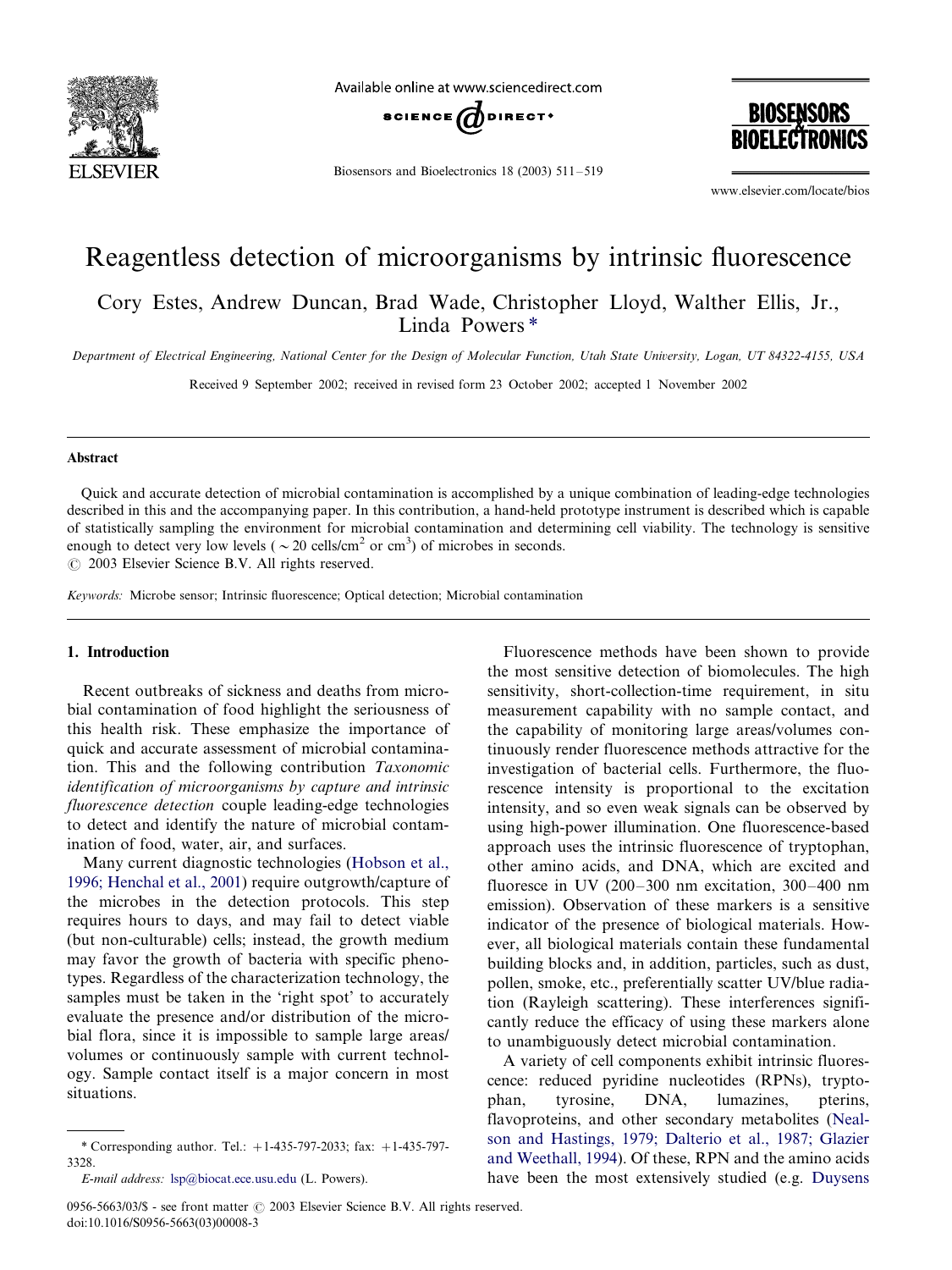

Fig. 1. System block diagram.

[and Amesz, 1957; Chance and Theorell, 1959; Galeotti](#page-7-0) [et al., 1970; Barlow and Chance, 1976; Maye](#page-7-0)vsky and [Chance, 1982; Luong and Mulchandani, 1990; Kierdas](#page-7-0)[zuk et al., 1996;](#page-7-0) see, for a review [Lackowicz, 1991](#page-8-0)) and have excitation energies in the UV region. The metabolic signals can be obtained by integration of the  $425-500$ nm region fluorescence  $(340-360 \text{ nm}$  excitation). This fluorescence is directly proportional to the concentration of the metabolite, e.g., RPN, which is related to the number of 'live' (metabolizing) cells. Variations within a factor of 10 or so are observed depending on the metabolic state and the microbial species. Other components, such as flavoproteins and cytochromes, have some absorption in this region, but their concentrations are factors of  $10-100$  less in living cells. Flavoproteins fluoresce in the visible  $(500-600 \text{ nm})$  with  $420-500 \text{ nm}$ excitation. In fact, there are no interferences of biological origin in this region and this fact has made redox fluorimetry based on RPN and flavoproteins, a vital tool in the investigation of cellular metabolism and tissue oxygenation ([Galeotti et al., 1970; Barlow and](#page-7-0) Chance, 1976; Mayev[sky and Chance, 1982; Luong and](#page-7-0) [Mulchandani, 1990\)](#page-7-0). RPN fluorescence from a single yeast cell was observed in 1959 by Chance and Theorell with an arc lamp and a microscope (5). The  $Ca^{2+}$ dipicolinic acid complex, an integral component of spores  $(15-30\%)$  but otherwise rare in nature, has characteristic fluorescence in the blue region with UV excitation [\(Lloyd et al., 2001; Powers and Ellis, 2001;](#page-8-0) [Powers et al., 2002](#page-8-0)).

We have developed a method and prototype devices for the detection of microbes on surfaces, such as food, glass, plastic, cloth, stainless steel, etc., in air and water/

liquids, which have demonstrated a sensitivity of  $\sim 20$ cells/cm<sup>2</sup> or cm<sup>3</sup> under environmental conditions.

# 2. Experimental

A variety of bacterial cells and yeast were used (see accompanying paper). All cells were grown just past mid-log phase, centrifuged at  $3750 \times g$  for 5 min, then washed once with minimal media. The pellet was centrifuged again (same conditions) and re-suspended in minimal media. The concentration was estimated to be  $10^7$  ml<sup>-1</sup>. Cells were counted using a Petroff-Hauser cell counting chamber.

A minimal medium was prepared specifically to have no fluorescence background by the following method. In 1 l of deionized water, 0.5 g of NaCl, 1.0 g ammonium sulfate, 10 g Trizma HCl, 0.3 g MgSO<sub>4</sub>, 2 g glucose, 5 mg CaCl<sub>2</sub>, 10 ml of 20% glycerol, and 0.5 g alanine were added. In addition, 5 mg of the following amino acids were added: cysteine, methionine, glycine, glutamic acid, serine, proline, and threonine together with trace amounts of  $ZnSO_4$ , FeSO<sub>4</sub>, and CuSO<sub>4</sub>. The pH of the resulting solution was adjusted to 7.2 and then filter sterilized.

# 3. Results and discussion

The system block diagram for a prototype instrument is shown in Fig. 1 ([Lloyd et al., 2001](#page-8-0)). Two patents on this technology have recently issued [\(Powers, 1998,](#page-8-0) [1999\)](#page-8-0). These prototypes employ multiple intrinsic fluorescence markers of metabolites, which are present only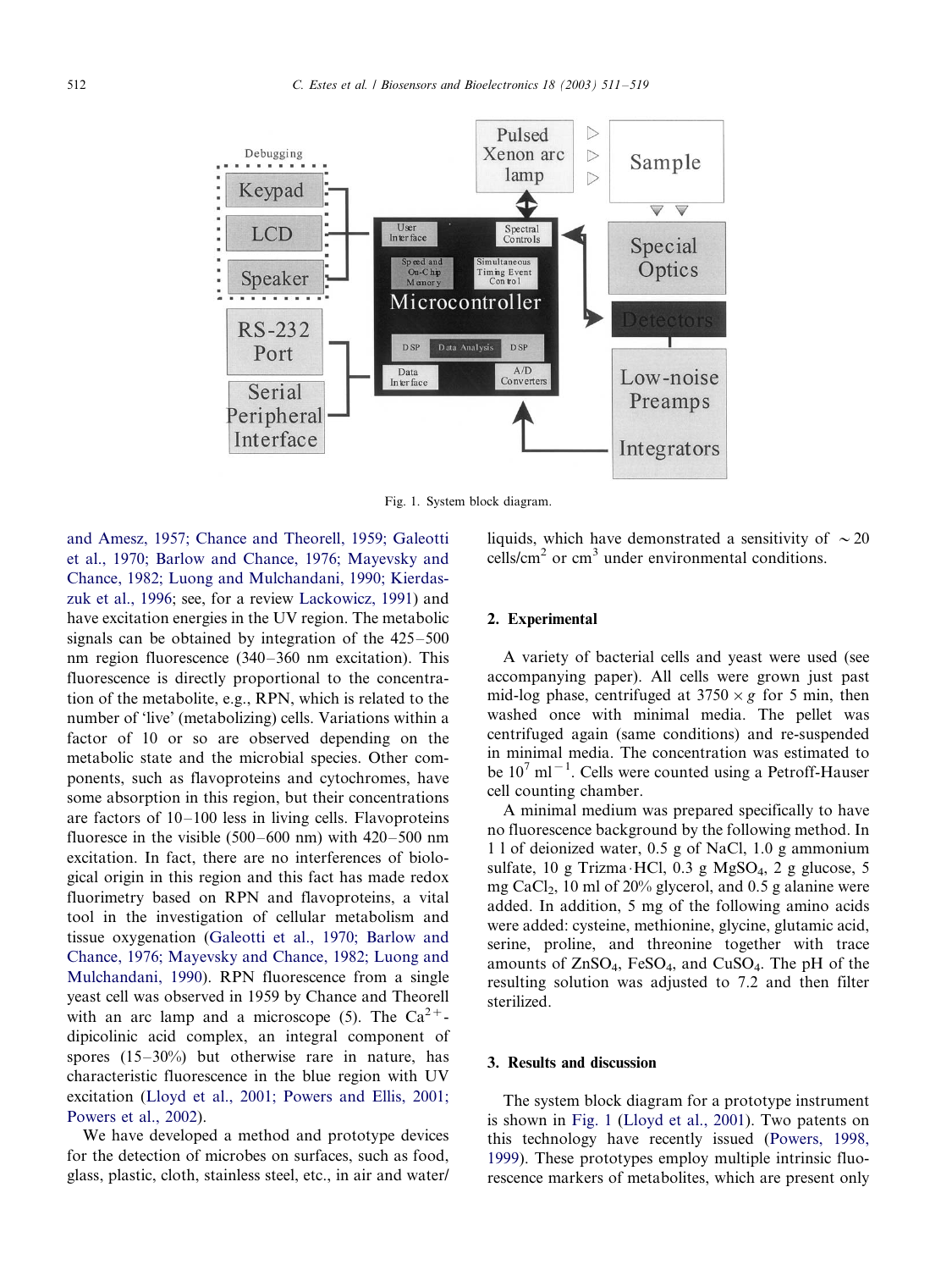<span id="page-2-0"></span>

Fig. 2. Excitation and emission optical elements.



|                             | <b>No Element</b> | <b>Partial Ellipsoid</b> |       | Ellipsoid |       | Ellipsoid/paraboloid |          | Paraboloid |        |
|-----------------------------|-------------------|--------------------------|-------|-----------|-------|----------------------|----------|------------|--------|
|                             | PMT               |                          | PMT   |           | PMT   |                      | PMT      |            | PMT    |
| Bounces                     | (8nm)             | Filter                   | (8mm) | Filter    | (8mm) | Filter               | (24.5mm) | Filter     | (50mm) |
|                             | 20                | 730                      |       | 951       |       | 535                  |          | 1007       |        |
| 3                           |                   | 30                       |       | 198       | Ω     | 561                  | 121      | 100        | 1006   |
|                             |                   | 2                        | 290   |           | 124   | 20                   | 496      | ń          | 105    |
| >7                          | 0                 | 0                        | 0     | 0         | 0     | 0                    | 0        |            |        |
| Angles                      |                   |                          |       |           |       |                      |          |            |        |
|                             | $\overline{20}$   | 53                       | 50    | 39        | 39    | 335                  | 335      | 646        | 646    |
| 10                          | 0                 | 116                      | 109   | 31        | 28    | 158                  | 158      | 411        | 411    |
| 15                          | U                 | 163                      | 119   | 48        | 48    | 112                  | 112      | 56         | 56     |
| 20                          | n                 | 120                      | 12    | 77        | g     | 113                  | 12       | n          | 0      |
| 25                          |                   | 60                       |       | 121       | 0     | 136                  | 0        | 0          | 0      |
| >25                         |                   | 250                      |       | 834       |       | 261                  | 0        | 0          | 0      |
| min                         | 0.75              | 0.59                     | 0.59  | 0.09      | 0.09  | 0.09                 | 0.09     | 0.09       | 0.09   |
| max                         | 5.88              | 68.17                    | 15.71 | 89.27     | 15.44 | 39.42                | 15.79    | 13.07      | 13.07  |
| average                     | 3.26              | 21.76                    | 9.23  | 38.94     | 8.42  | 14.78                | 5.98     | 4.74       | 4.74   |
| std                         | 2.97              | 15.12                    | 3.85  | 20.24     | 4.67  | 10.95                | 4.05     | 2.88       | 2.88   |
| Total rays out of 10,000    | 20                | 762                      | 290   | 1150      | 124   | 1115                 | 617      | 1113       | 1113   |
| Total collection efficiency | 0.02              |                          | 0.23  |           | 0.10  |                      | 0.49     |            | 0.89   |
| (8 element)                 |                   |                          |       |           |       |                      |          |            |        |

Fig. 3. Comparison of reflective optical elements.

during cellular respiration [\(Duysens and Amesz, 1957\)](#page-7-0), to distinguish the presence of microbial contamination from environmental interferences. Measurement of the background in the off-cycle of a pulsed source allows contributions from other light sources to be subtracted

from each measurement pulse. These devices employ specially designed low-noise analog circuits ([Duncan](#page-7-0) [and Powers, 2001\)](#page-7-0), background cancellation techniques and algorithms [\(Wade et al., 2001\)](#page-8-0), and approximate cancellation for the optical differences (e.g., scattering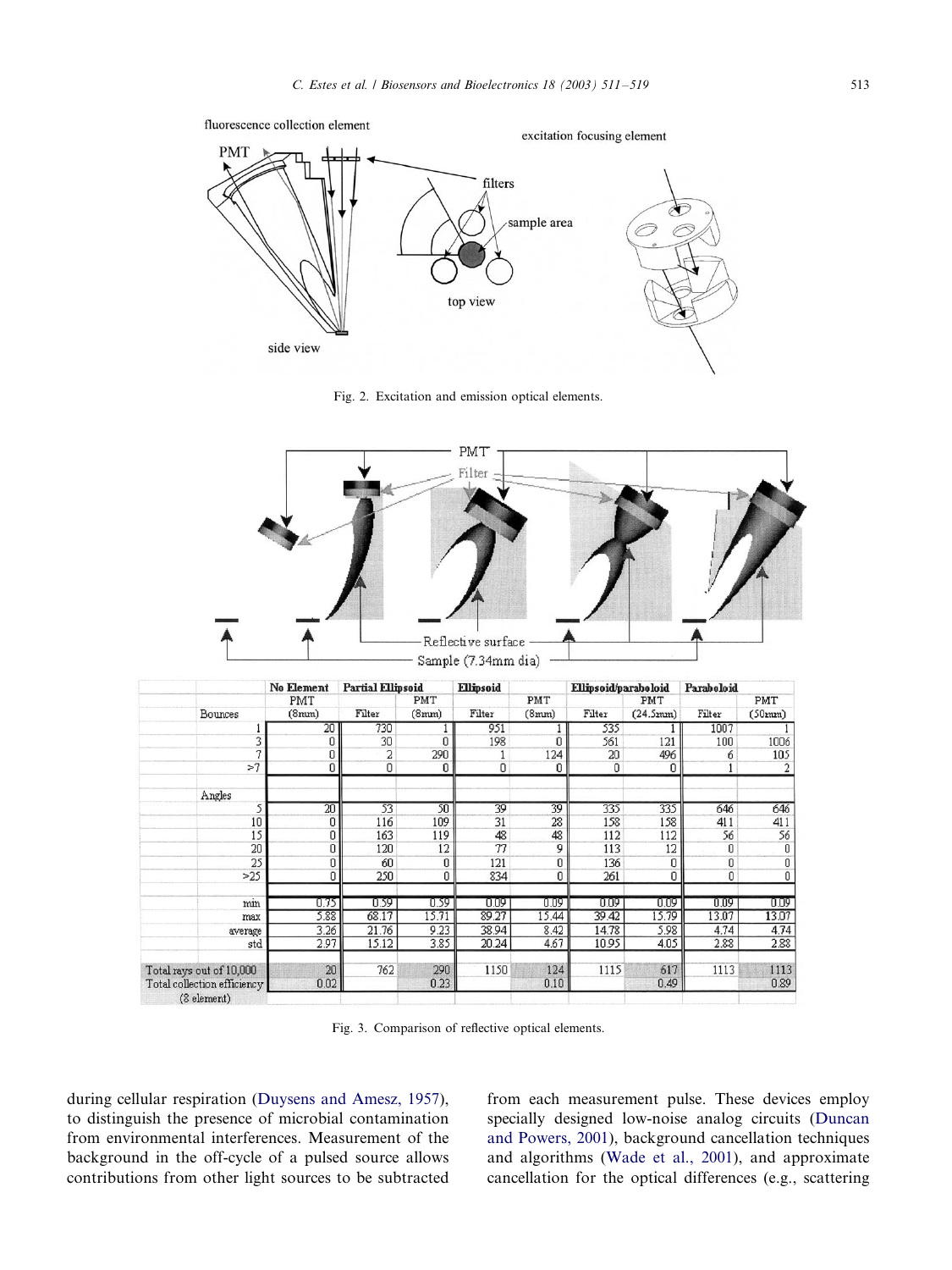<span id="page-3-0"></span>

Fig. 4. Block diagram of the amplifier circuitry.

characteristics of the matrix, distance from the source of the fluorescence signals, penetration; [Estes and Powers,](#page-7-0) [2001\)](#page-7-0).

## 3.1. Optical design

In order to detect very low concentrations of microbes, the excitation light intensity must be maximized and all fluorescent photons not absorbed by the matrix must be collected and distinguished from the incident light. Conventional optical elements, like lenses and fiber optics, exhibit a low-level fluorescence in the blue region, which causes interference with the intrinsic fluorescence signals of the microbes. We have therefore used reflective optics to provide hemispherical collection of the fluorescence. Reflectors were designed and simulated using TracePro<sup>™</sup> optical ray-tracing software provided by Lambda Research Corporation, Littleton, MA.

#### 3.1.1. Excitation optics

In order to minimize the complexity of the overall mechanical design and to ensure continuity between measurements, it was decided to illuminate the surface of interest with all desired excitation wavelengths simultaneously. Band-pass interference filters are used for both excitation and emission. The interference filters have a band-pass width of 10 nm FWHM with 40% attenuation at the peak and an out-of-band pass attenuation of  $10<sup>6</sup>$ . Multiple filters increase the selectivity, but also attenuate the signal.

Band-pass interference filters require the incident light to be perpendicular to the filter surface. If the angle of incidence is  $> 15^{\circ}$ , the band-pass shape deteriorates and the peak pass is shifted. In order for the simultaneous collection scheme to be effective, all lights must be collimated and perpendicular to the surface of the filter.

Broad-band illumination from a xenon flash lamp is collimated using a fused silica lens and passed to the excitation filters. Since each wavelength should illuminate the same spot on the sample, collimated light from each filter must be focused onto the sample [\(Fig. 2](#page-2-0), middle). Polished metal mirrors are used to overlay and focus the three collimated excitation beams.

A two-surface focusing element is used to provide the focusing where each surface has a single curvature. After the excitation filter, each beam of excitation light hits a polished and chromed aluminum mirror, which has a curvature in the X-direction and flat in the Y-direction, and is mounted at  $45^\circ$  to the incident light. The light is passed to another mirror with a curvature in the Ydirection and flat in the X-direction at the appropriate angle so as to point the light on the desired spot on the sample [\(Fig. 2,](#page-2-0) right).

#### 3.1.2. Emission optics

The sample emits fluorescence spherically and this fluorescence must be collimated for the interference filters and then focused on the photomultiplier tube (PMT) active surface. However, fluorescent photons are lost in reflection and it is important to minimize the number of reflections required to collect these photons. A reflective optical element collects the fluorescent light rays from the sample at the bottom and collimates it before passage through the filter and detection by the PMT. Using TracePro<sup>TM</sup> optical ray-tracing software, we find that the highest collection efficiencies at the PMT are produced by parabolic-type elements. [Fig. 3](#page-2-0) shows the results for several reflective elements including the numbers of reflections (bounces), angles of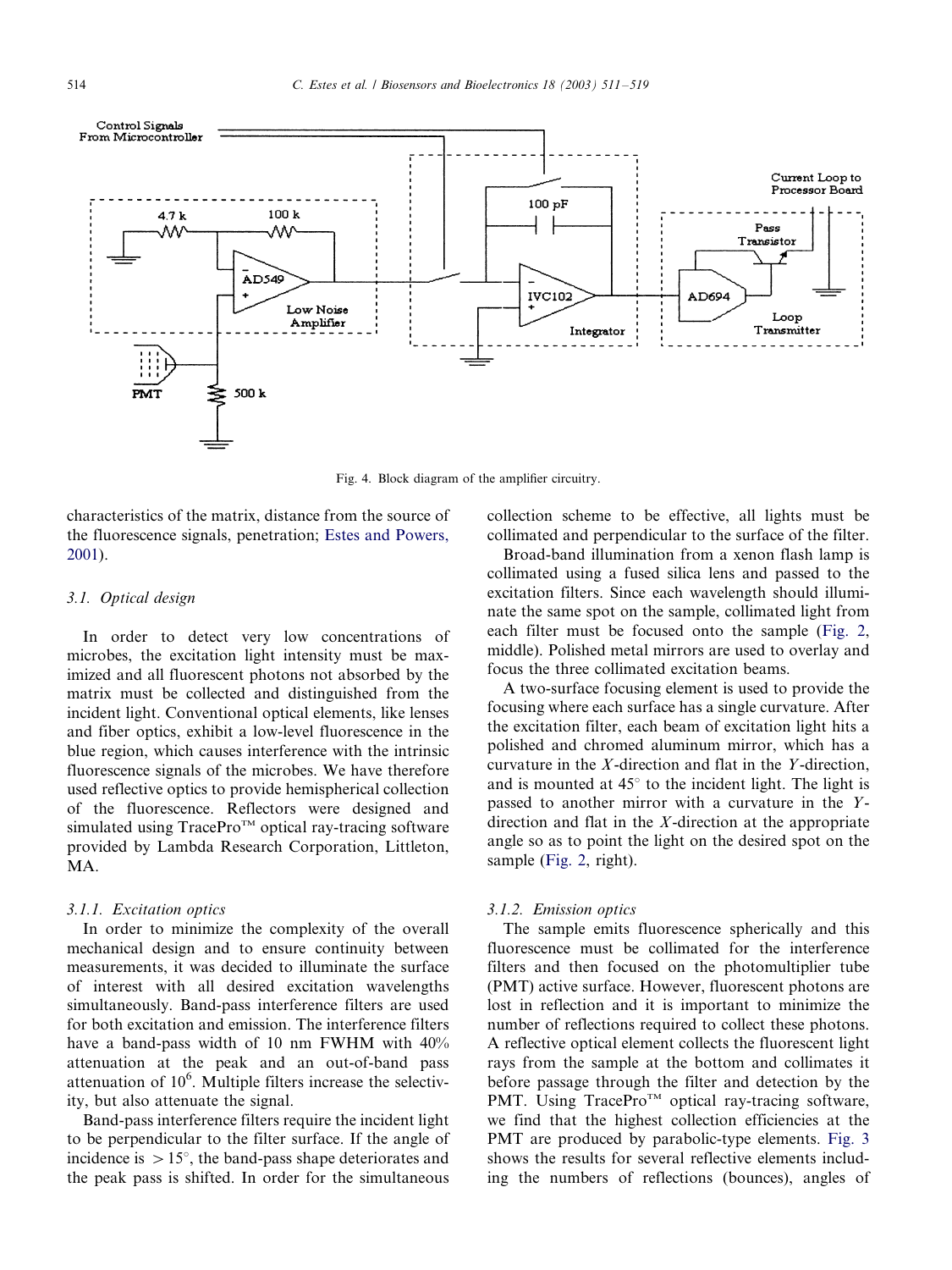incidence (minimum, maximum, average, and standard deviation), and collection efficiencies at the filters and PMTs corrected for the solid angle of collection. A paraboloid reflector allows  $\sim$ 90% of the rays emitted from the focal point to be collimated after reflection off the parabolic surface. By making the axial length of the reflector  $\sim 100$  times larger than the focal length, the majority of the fluorescence photons ''appear'' to have come from the focal point. The sample is placed in the focal plane ([Fig. 2,](#page-2-0) left). Mutiple separate paraboloids were arranged such that each shared the same focal point at the sample surface to collect different emission wavelengths. These were arranged to collect light from as much of the 180 sr emission as possible. At the end of each reflector are the band-pass filters followed by a focusing lens and photodetector [\(Fig. 2\)](#page-2-0). The reflective collection elements using parabolas have been built and perform within our calculated errors.

## 3.2. Circuitry

The requirements for the amplifier circuitry are determined by three factors: the bandwidth of the light source, the output characteristics of the PMT, and the input characteristics of the A/D converters on board the microcontroller. To reduce coupling from high-frequency digital signals, the preamplifiers are built on a separate printed circuit board from the power supply and digital subsystems. In order to maximize the sensitivity of the instrument, noise and interference have been reduced to the minimum levels for the required gain and bandwidth. The primary sources of noise in a photocurrent preamplifier are thermal noise from the load resistor and shot noise from the PMT itself. The magnitudes of both noise sources are directly proportional to bandwidth. The design is comprised of three stages as shown in [Fig. 4](#page-3-0).

#### 3.2.1. Gain stage

The pulsed xenon light source used for this design has an output rise time of approximately  $10 \mu s$  and a halfmaximum width of approximately 20 us. Therefore, the amplifier will require a slew rate of  $2 \text{ V/}\mu\text{s}$  and a minimum bandwidth of 100 kHz. The first stage of the amplifier provides most of the gain. A typical PMT output current from a low concentration of cells is in the range  $10-100$  nA. Since the A/D converters use a 5 V scale reference, the amplifier must provide a minimum of  $5 \times 10^8$  V/A gain. A load resistor can be used to provide a maximum gain of  $3.0 \times 10^5$ , as determined by the required bandwidth. An op-amp, configured as a non-inverting amplifier, is used as a buffer between the load resistor and the next stage of the circuit. To avoid loss of signal at the input, this op-amp must have a maximum input bias current of less than 10% of the smallest input signal over the entire operating tempera-

ture range. Several available low-input bias op-amps are suitable for this application. The AD549, manufactured by Analog Devices, meets the requirements with a minimum slew rate of  $3 \frac{\text{V}}{\text{u}}$  and a maximum input bias current of 250 fA. To reduce system noise, the bandwidth is chosen as the minimum possible for the given signal (with a small allowance for drift and tolerances).

To reduce offsets due to leakage currents, the inputs of the AD549 are surrounded by a guard trace. This trace is tied to the inverting input, which has a relatively low impedance path to ground. This diverts leakage currents to ground with a minimal offset voltage at the input.

## 3.2.2. Integrator

The second stage of the amplifier integrates the signal over the width of the lamp output pulse. This serves as an averaging function and acts as a sample-and-hold circuit to maintain the output during the A/D converter settling and acquisition time. The IVC102 single chip integrator, manufactured by Texas Instruments, provides a well-designed integrator in a single package. Integration and reset control are handled by a pair of logic-level control lines. The IVC102 serves as an excellent hold circuit due to its low  $(1 \text{ nV/}\mu\text{s})$  droop rate. The single chip design also allows for a compact circuit layout.

To reduce the effect of the electromagnetic pulse from the lamp, integration is started approximately  $25 \text{ }\mu\text{s}$ after the leading-edge of the lamp trigger signal. At this point, the signal pulse is near its peak magnitude and the electromagnetic interference from the lamp has decayed to nearly zero.

#### 3.2.3. Output stage

The microcontroller selected for this design uses a single A/D converter multiplexed to eight input channels by a set of sample-and-hold circuits. This presents the output of the preamplifier with a low impedance. The input also exhibits a significant parallel capacitance. In order to minimize settling time, the output stage of the preamplifier is designed to have low output impedance and maximum stability for driving a capacitive load. This circuit uses an AD694 to convert the  $0-10$  V output of the integrator to a  $0-16$  mA current loop. Drift due to heat build-up is reduced by using an external pass transistor to source the output current. A load resistor converts this current to a voltage at the A/ D converter input. Using a current loop to transmit the signal between printed circuit boards has the added benefit of lower susceptibility to electromagnetic interference. With the low output impedance of this design, the limiting factor for the settling time of the A/D input is the slew rate of the AD694.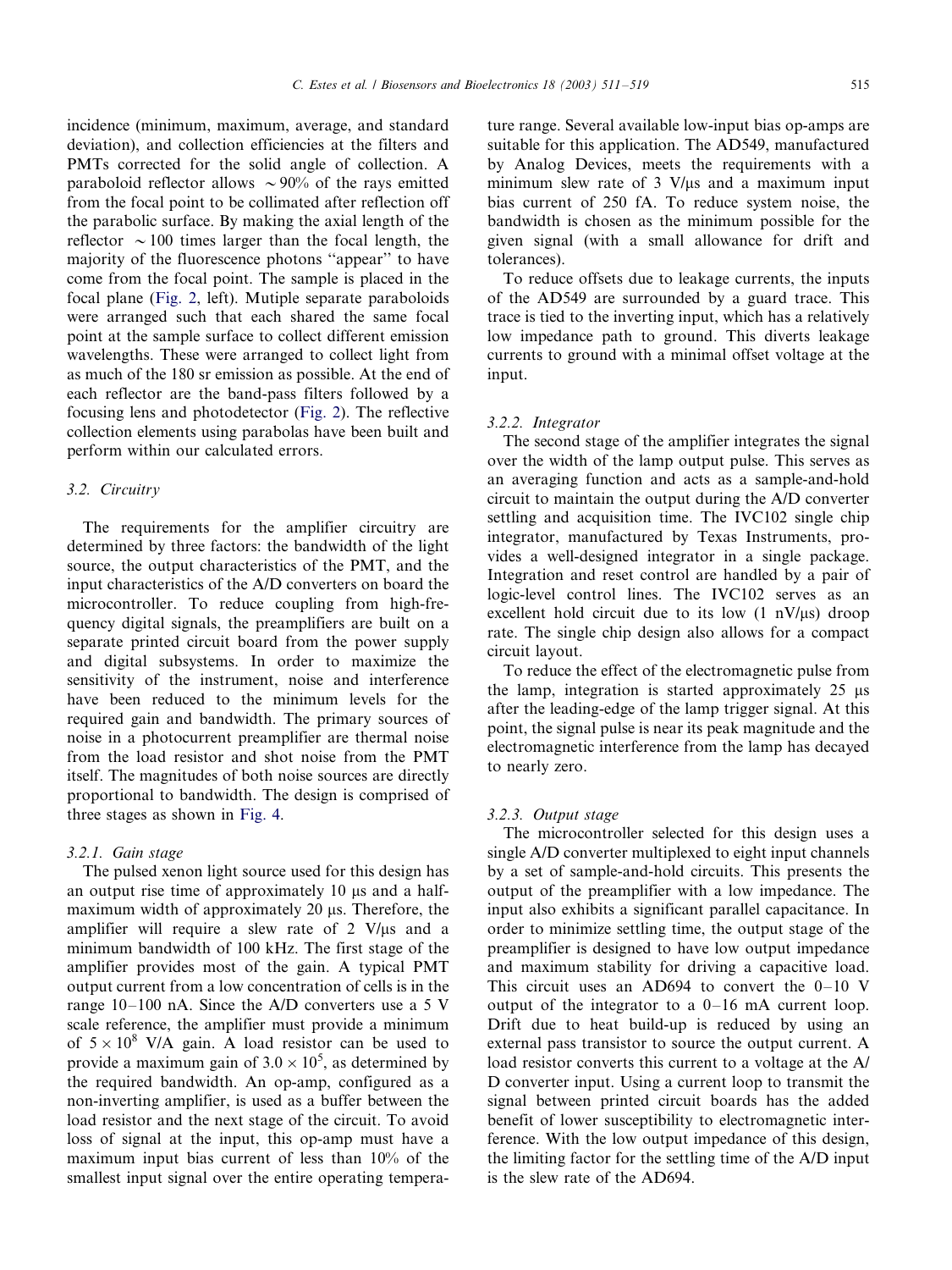<span id="page-5-0"></span>

Fig. 5. Distribution of the fluorescence signal ratio distribution (440 nm/480 nm) for live bacterial cells.

### 3.3. Data analysis

The data from the PMTs must be normalized to a common gain and adjusted for variety of transmission properties of various interference filters.

#### 3.3.1. Background compensation

The emitted light contains three main components: fluorescence from the intrinsic fluorophores, Rayleigh scattering, and stray light from the environment. The latter is measured in the off-cycle of the pulsed source and subtracted from the measured signal. Since only the fluorescence provides detection information, two methods have been used to compensate for the Rayleigh scattering components. The Rayleigh scattering is removed by finding two additional emission wavelengths at which essentially the entire signal is due to Rayleigh scattering. These two null emission points are used to fit a background curve using the Rayleigh scattering equation

$$
I = \frac{a}{\lambda^4} + c,
$$

where  $a$  is due to the intensity of the incident light, the number of scatterers, the polarization, the distance between the scatterers and the observer, and the angle between the incident light and the observer, and  $c$  is due to instrumentation. This curve then allows for the subtraction of Rayleigh scattering from the total emission signal, leaving only the desired fluorescence signals.

The ratio of the fluorescence signal to the scattered component of its excitation signal (measured directly or calculated as described above) approximately compensates for the differing properties of sample matrices and surfaces as well as the distance the measurement is made from the sample. Alternatively, ratios of the fluorescent signals can be used as the basis for detection. Furthermore, the relative amounts of these intrinsic fluorescence signals fall within well-defined physiological ranges (e.g., Fig. 5). Since, several fluorescence signatures are measured, whose ratios must fall within welldefined physiological limits, interference at any one of



Fig. 6. Plot of the ratios of the intrinsic fluorescence emissions.



Fig. 7. Receiver operating curve for the Neyman-Pearson test.

them can easily be detected and corrected. For example, pollen may exhibit tryptophan/tyrosine fluorescence, but certainly not other fluorescence signatures associated with metabolic intermediates or specific microbial proteins. Thus, the intensity of the tryptophan/tyrosine signature would be much too large compared with the intensities of the other signatures and would be discarded in the analysis. Fig. 6 shows a plot of pairs of ratios and the separation of the sample types (e.g., media and live bacterial cells).

#### 3.3.2. Detection algorithm implementation

Three different algorithms were examined to determine their ability to distinguish samples containing bacteria, spores, and/or media (BSM) from those which do not.

3.3.2.1. Neyman–Pearson test. This test gives a probability of detection, pD, the probability that the test states that BSM are present when they indeed are, assuming a probability of false alarm, pFA, the probability that the test states that BSM are present when in fact they are not. This test requires knowledge of the ratio distributions for all types of samples likely to be encountered. A plot of the pFA versus pD gives the receiver-operating characteristic (ROC) which graphi-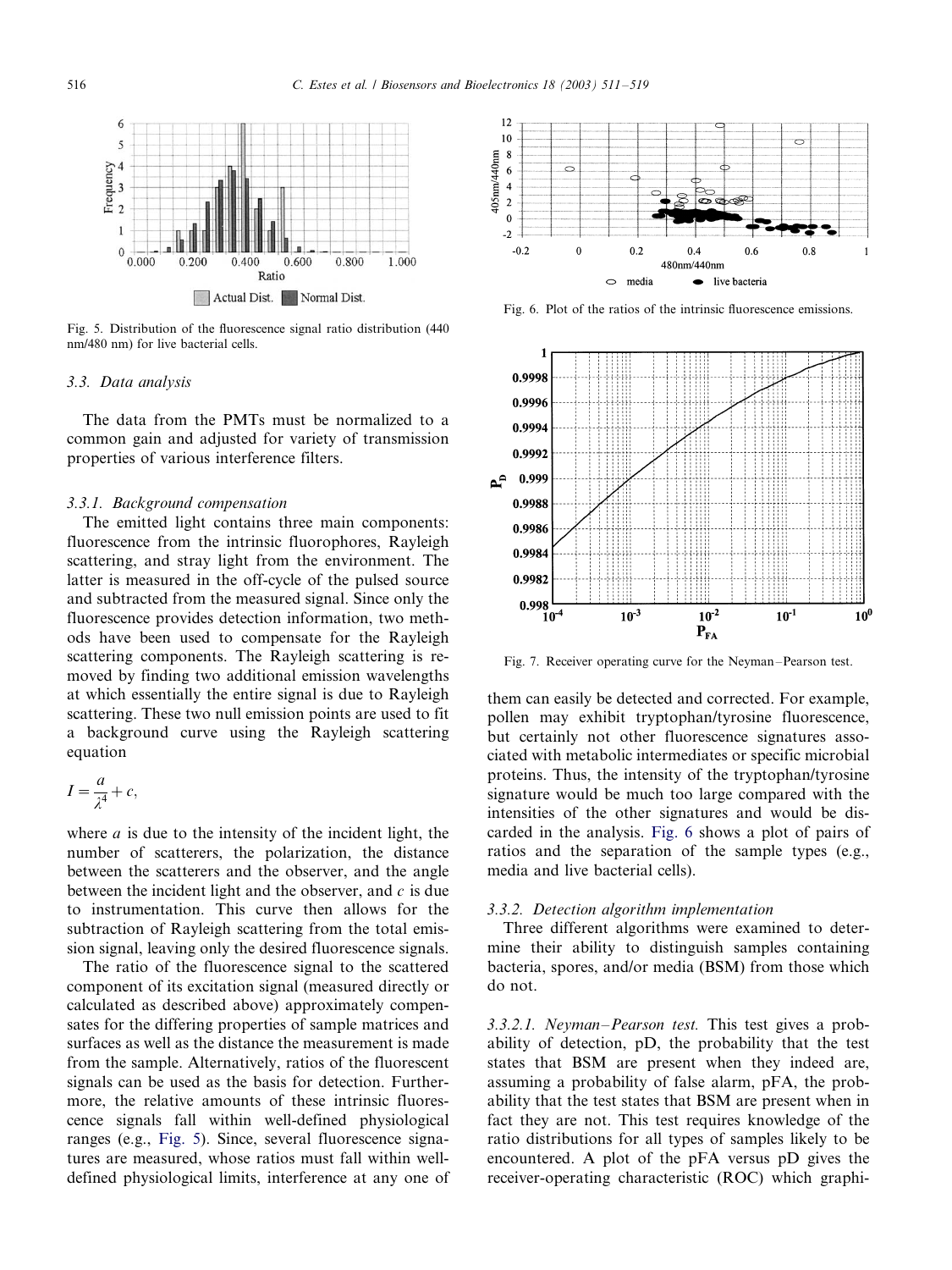<span id="page-6-0"></span>

Fig. 8. Context level diagram for the control system.

cally presents the best choice for pFA and pD [\(Fig. 7\)](#page-5-0). While the computations needed to produce the ROC for this case were extensive, applying the test only requires a few multiplication and comparison steps.

Given an assumed pFA of only 0.01%, the test indicates that the detection of bacteria, spores, and media would occur with a pD of more than 99% [\(Fig. 7\)](#page-5-0). One drawback to the development of this algorithm is that it assumes that the distribution of the ratios is normal, which is not the case, and calculating the actual distributions would involve extensive computation.

3.3.2.2. Fuzzy logic. Fuzzy logic explicitly describes the degree to which an object belongs to a set by assigning it a fuzzy variable, a number between 0 and 1, inclusive, with numbers closer to 1 determining that an object belongs to the set with higher degree. In this application, fuzzy variables describe the degree to which a set of ratios from a sample belongs to the set of ratios described when no BSM are present versus those with bacteria present. Numbers above 0.5 identify the sample as containing BSM while those below 0.5 as not containing BSM. This algorithm successfully classified  $\sim$  91% of the samples with BSM correctly and 100% of the samples without BSM correctly, while it gives good detection results and takes less computing power than the Neyman-Pearson test.

3.3.2.3. Neural network. A neural network known as a multi-layer perceptron was used, which contains an input layer, an output layer, and one or more hidden layers, each with a given number of processing blocks known as neurons. The neurons for each layer are interconnected by weighted connections, which are linearly summed at each neuron and passed through a nonlinear function. The ratios are fed into the input layer, processed in the hidden layers, and then output to the output layer with a number between 0 and 1, with numbers above 0.5 identifying the sample as containing BSM and numbers below 0.5 as not containing BSM.

To function properly, the neural network must be first trained with data collected from samples that contain live bacteria, dead bacteria, spores, and media and also with samples that do not contain these (to obtain the weights for each connection). Different configurations of neural networks with  $1-2$  hidden layers and  $1-7$ neurons per hidden layer were trained using this data and tested with additional data of known composition. The neural network producing the greatest accuracy with the test data was chosen as the one used to implement the detection algorithm.

The neural network provided similar detection capabilities to the Neyman-Pearson test, but requiring only as much computation time as the fuzzy logic algorithm. Several neural network configurations successfully classified 100% of the BSM-containing samples and 100% of the non-BSM-containing samples. Furthermore, this algorithm could distinguish live cells, dead cells, spores, media, and water.

# 3.4. Controls

The microcontroller provides control for all the functions of the instrument. It takes data until a preset signal-to-noise ratio is achieved in the noisiest PMT, stores the data in on-chip memory and sends either raw or analyzed data via a wireless or satellite link to a user.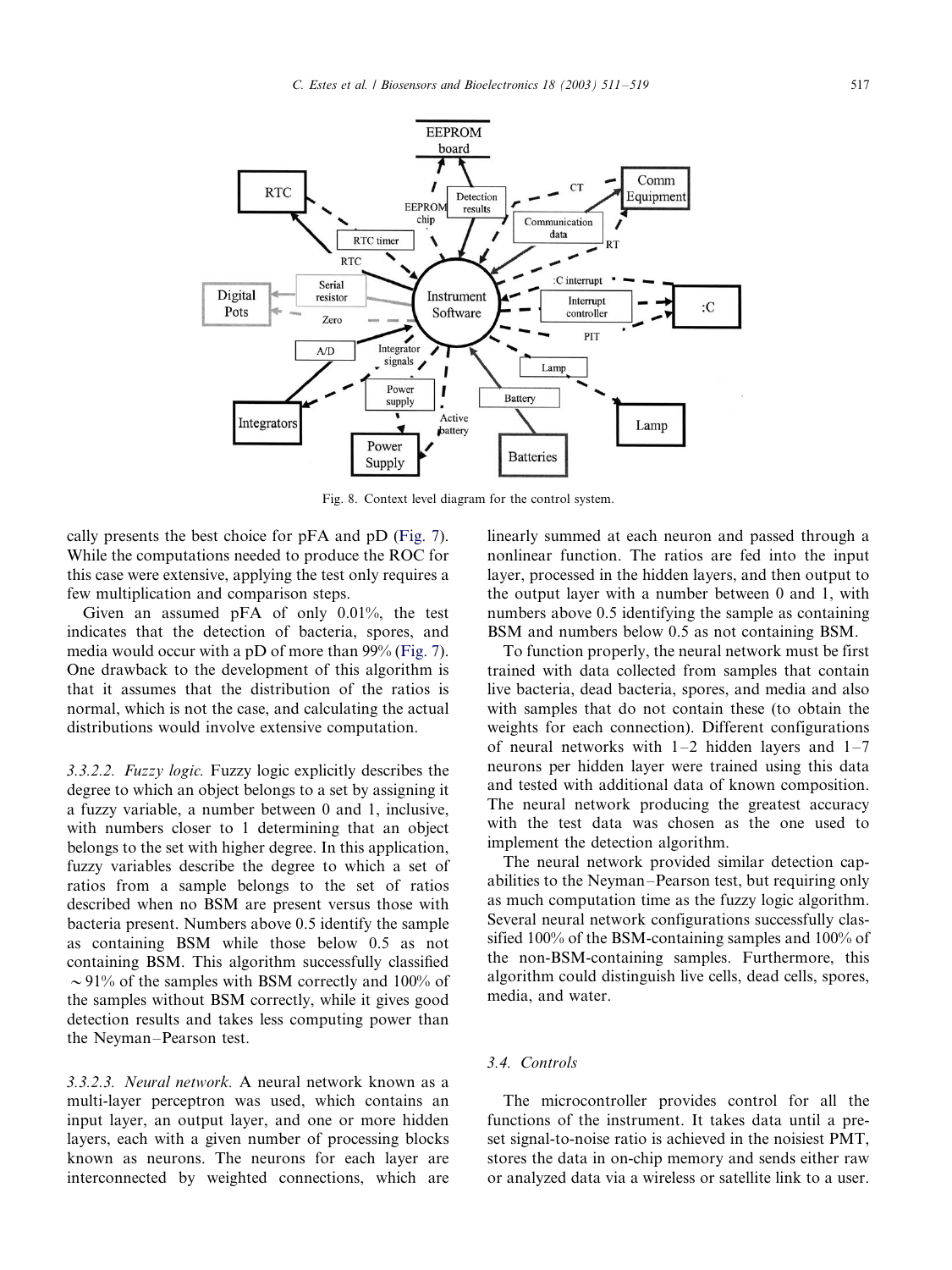<span id="page-7-0"></span>

Fig. 9. Detection of microbial contamination on food (*Escherichia coli* and yeast) and in water (*E. coli*) using intrinsic RPN fluorescence.

It also performs self-test and calibration operations. [Fig.](#page-6-0) [8](#page-6-0) shows the context level diagram for the control system.

### 3.5. Data

The effect of various 'real-world' surfaces on measurements of microbial contamination have been investigated, including liquids, gases, foods, metals, ice, and a limited number of soil types. In many cases,  $10-100$  cells can be detected, regardless of the nature of the surface or the distribution of microbes. Examples of the RPN fluorescence of bacteria on food surfaces, in microdroplets ( $\sim$  50  $\mu$ ) on surfaces, and in water are shown in Fig. 9.

## 4. Conclusions

These applications demonstrate the utility of a monitor for microbial contamination which is capable of distinguishing live cells, dead cells, spores, media, and water/air that requires no reagents, sample contact, and operates in near real-time (seconds). This system can be used as a trigger for an additional tier of identification analysis, such as PCR or immunological methods, as well as a reader for the capture of specific pathogens (emphasizing bacteria and viruses) or groups of related pathogens as described in the following paper.

#### Acknowledgements

This work was supported in part by DARPA under the Biosurveillance Program contract MDA972-97-1-12 and by the Willard L. Eccles Charitable Foundation.

## **References**

- Barlow, C., Chance, B., 1976. Ischemic areas in perfused rat hearts: measurement by NADH fluorescence photography. Science 193,  $909 - 910.$
- Chance, B., Theorell, B., 1959. Localization and kinetics of reduced pyridine nucleotide in living cells by microfluorometry. J. Biol. Chem. 2234, 3044-3050.
- Dalterio, R., Nelson, W., Britt, D., Sperry, J., Tanguay, J., Suib, S., 1987. The steady-state and decay characteristics of primary fluorescence from live bacteria. Appl. Spectrosc. 41, 234-241.
- Duncan, A., Powers, L., 2001. Low noise amplification for optical arrays. In: Proceedings of the 23rd Annual International Conference of the IEEE Engineering in Medicine and Biology Society, Istanbul, Turkey, October 25-28, 2001.
- Duysens, L., Amesz, J., 1957. Fluorescence spectrophotometry of reduced phosphopyridine nucleotide in intact cells in the nearultraviolet and visible regions. Biochim. Biophys. Acta  $24$ ,  $19-26$ .
- Estes, C., Powers, L., 2001. Array-based design of multi-wavelength fluorescence system. In: Proceedings of the 23rd Annual International Conference of the IEEE Engineering in Medicine and Biology Society, Istanbul, Turkey, October 25-28, 2001.
- Galeotti, T., van Rossum, G., Mayer, D., Chance, B., 1970. On the fluorescence of NAD(P)H in whole-cell preparations of tumors and normal tissues. Eur. J. Biochem. 17, 485-496.
- Glazier, S., Weethall, H., 1994. Autofluorescence detection of Escher $i$ *chia coli* on silver membrane filters. J. Microbiol. Meth. 20, 23-27.